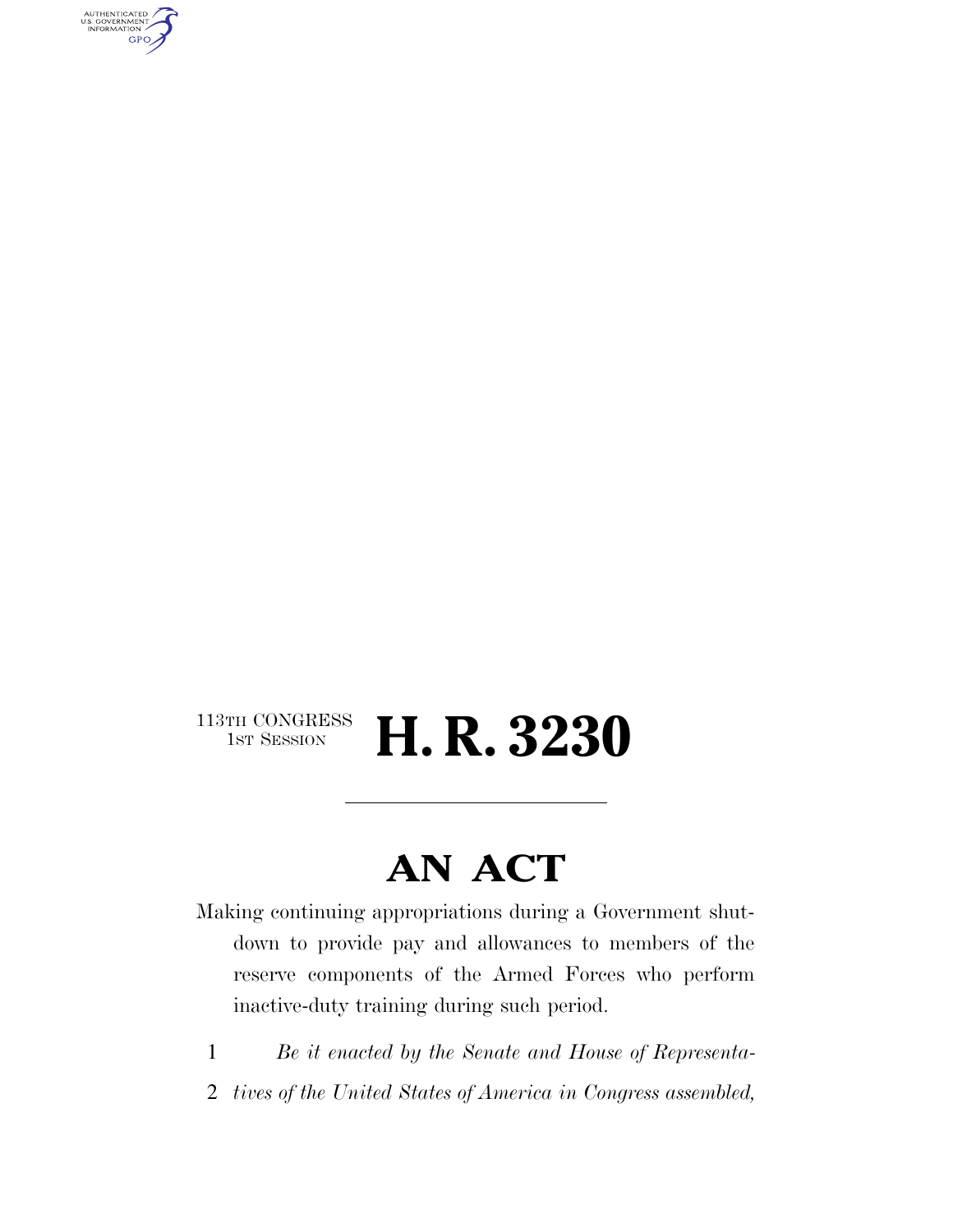#### **SECTION 1. SHORT TITLE.**

 This Act may be cited as the ''Pay Our Guard and Reserve Act''.

#### **SEC. 2. CONTINUING APPROPRIATIONS FOR PAY AND AL- LOWANCES FOR CERTAIN RESERVE COMPO-NENT MEMBERS OF THE ARMED FORCES.**

 (a) IN GENERAL.—There are hereby appropriated for fiscal year 2014, out of any money in the Treasury not otherwise appropriated, for any period during which in- terim or full-year appropriations for fiscal year 2014 are not in effect such sums as are necessary to provide pay and allowances to members of the reserve components of the Armed Forces (as named in section 10101 of title 10, United States Code) who perform inactive-duty training (as defined in section 101(d)(7) of such title) during such period.

 (b) TERMINATION.—Appropriations and funds made available and authority granted pursuant to this section shall be available until whichever of the following first oc- curs: (1) the enactment into law of an appropriation (in- cluding a continuing appropriation) for any purpose for which amounts are made available in this section; (2) the enactment into law of the applicable regular or continuing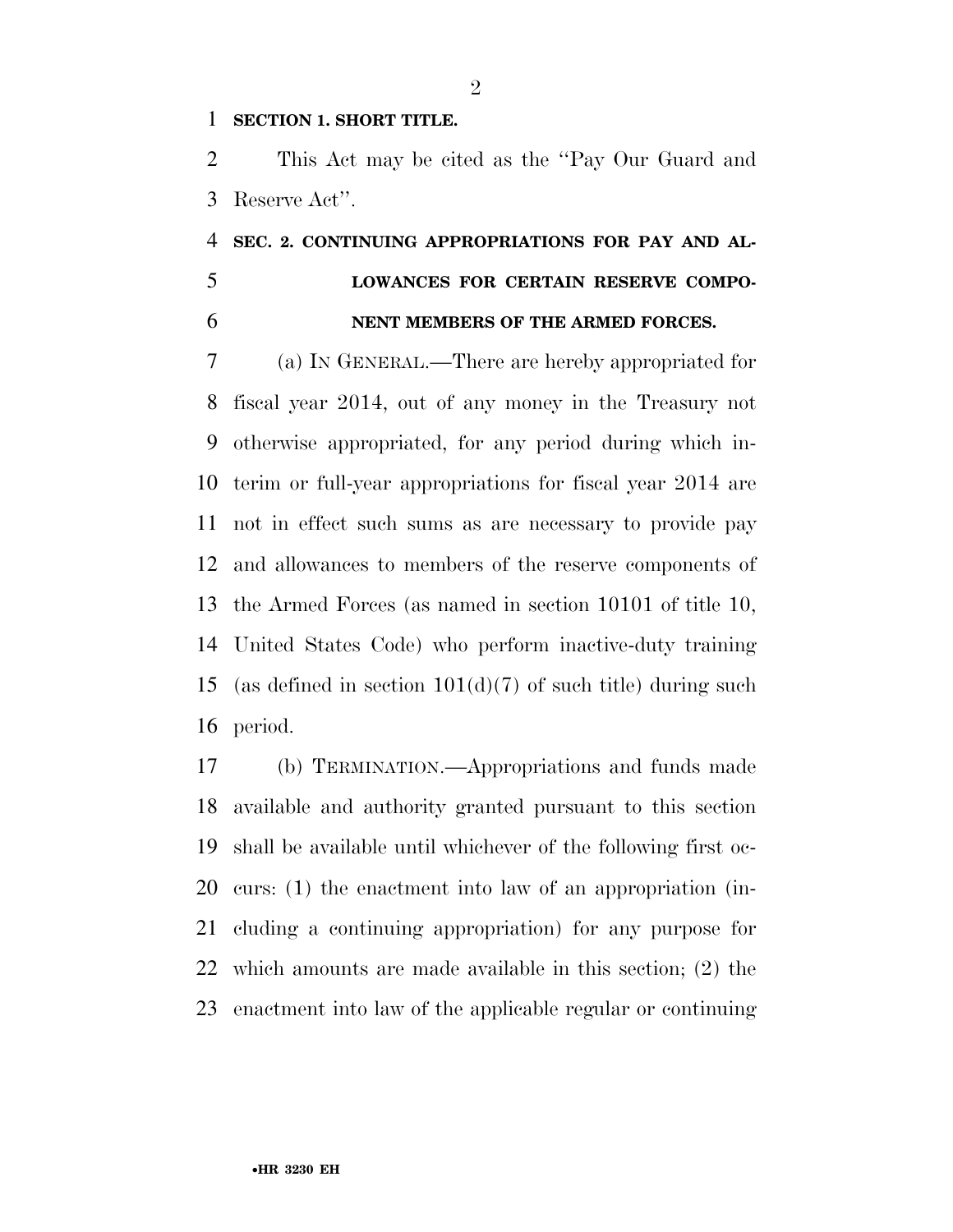1 appropriations resolution or other Act without any appro-

2 priation for such purpose; or (3) January 1, 2015.

Passed the House of Representatives October 3, 2013.

Attest:

*Clerk.*